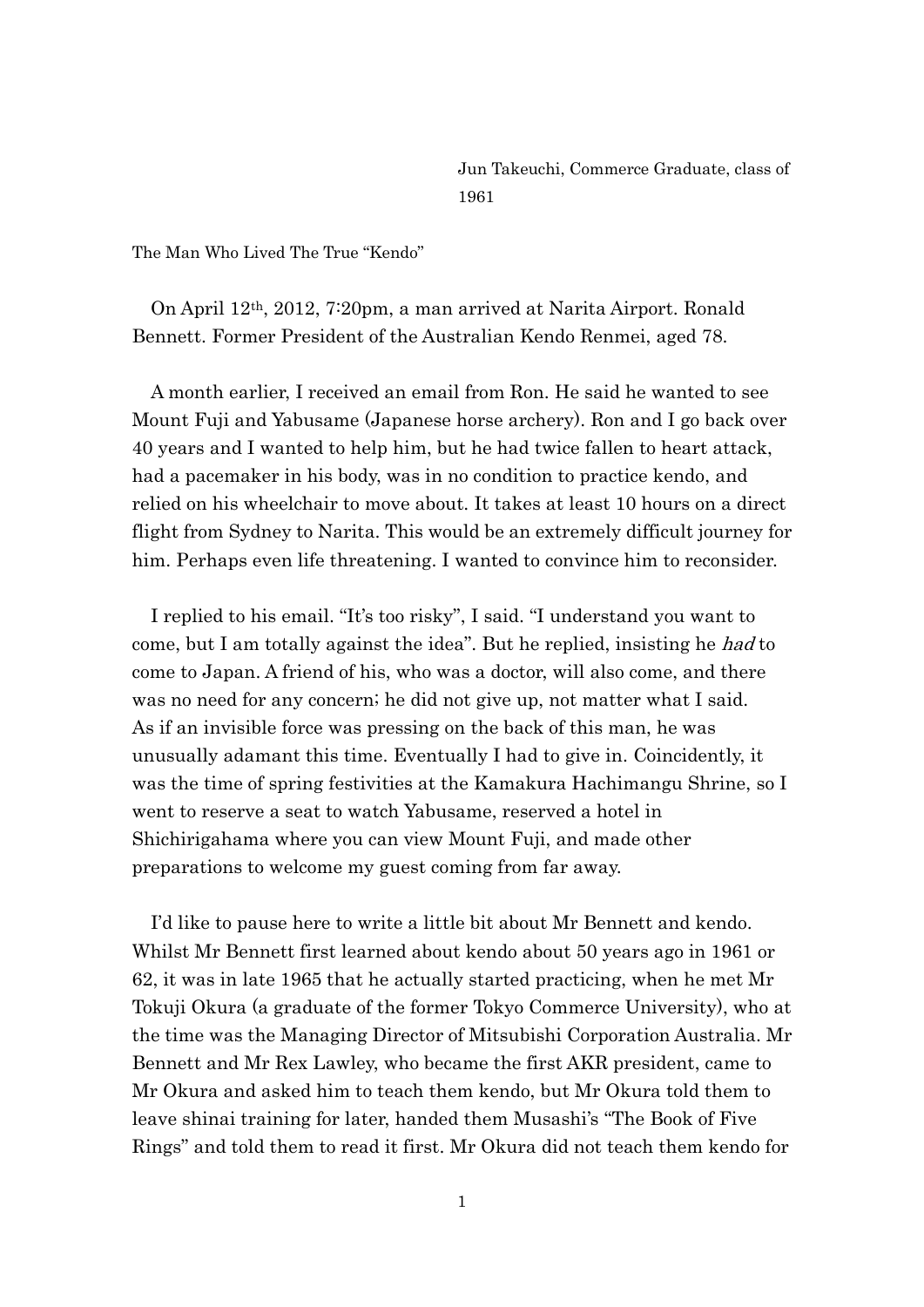long and eventually passed that responsibility to Mr Yoshida, the first principal of the Japanese School, but ever since then, Mr Bennett devoted himself to kendo, almost religiously.

 In April 1974, the first European Kendo Championships was held, with the presence of a member of the British Royal Family. As soon as Mr Bennett heard of this, he cancelled all work, flew himself to Europe, and managed to force his way to participate as a competitor. The tournament was a European tournament, and no one from Oceania had any right to participate; he indeed "crashed" his way in. He ended up losing to a strong French player, but the incident instantly brought Australian kendo to the attention of Europeans. In any case, his level of devotion to kendo was extraordinary. It seemed as if he was in search of something; something more than winning or losing shiai.

 There was another episode. It was in year 2000, at the 11th WKC in Santa Clara. He had applied to grade for 6 dan, but on the day he suddenly decided to pull out. His reason; he was not fully satisfied with his own kendo kata. He would feel bad if he was to cause any problems for his partner. When I saw his kata, I thought it was satisfactory. I told him to let the judges do the judging and take the examination, but he still adamantly refused. In his heart, there must have been the samurai warrior's sense of "beauty". Today, the rules have changed and it is permitted to re-try the kata, but soon there were shameless acts by some who, after passing jitsugi, would not attempt kata and go home. When I found about this, I lamented that Japanese kendo had fallen so low. Afterwards, the rule changed again to disqualify anyone who didn't attempt kata, but it was still shameful that such rules had to be implemented at all.

Compared to this, Mr Bennett himself must have pursued the true meaning of the "heart of Bushi", to the very end.

I would like to believe that the samurai warrior's mindset and spirit, which Mr Okura taught, remains in Australia today.

Getting back to the story, Mr Bennett arrived in Japan with his doctor without incident. However, besides Yabusame and Mt Fuji, there was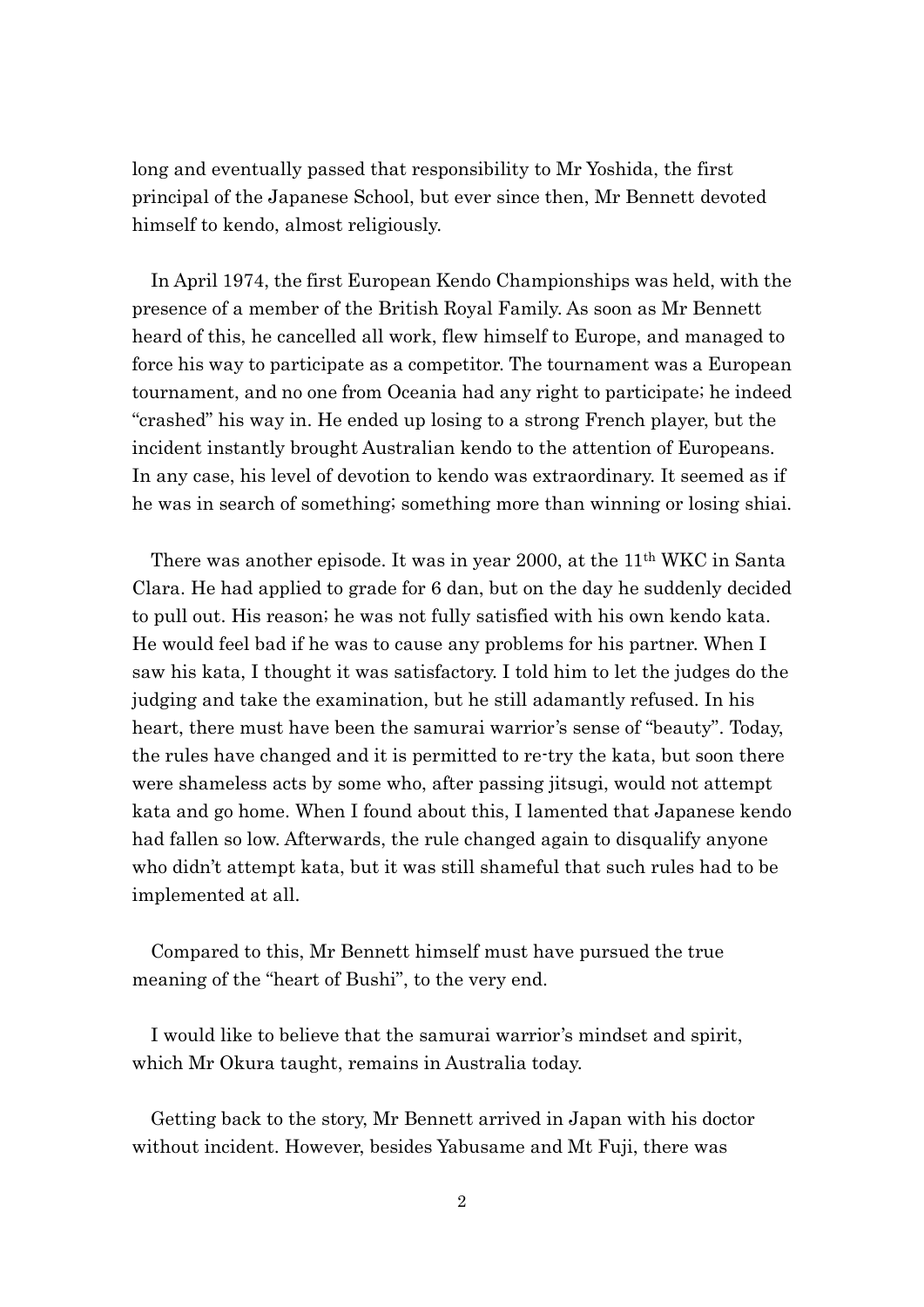another reason for his visit. That was for his book, "The Progress of Kendo, Iaido and Jodo in Australia", which he spent 5 years writing. His objective was to pass a copy of his book to each Japanese person that had helped him in the past. By this time, Tokuji Okura had already passed away and, unfortunately, we couldn't locate his family, but there were still many others in Tokyo who came to the reunion party with Mr Bennett.

- Akira Yoshida Sensei, first principal of Sydney Japanese International School
- Masami Shoji Sensei, former teacher of Sydney Japanese International School (in the years that Yoshida sensei was the principal)
- Kunio Shizawa Sensei, former Nippon Taiku Daigaku kendo instructor, with his wife and daughter
- Makoto Yagisawa Sensei, current Nippon Taiku Daigaku kendo instructor, with his wife
- Akira Tajima Sensei, Tokyo Metropolitan Tsubasa Sogo High School

 It was only a week's stay, but he was able to see Yabusame, visit the ancient city of Kamakura, had an interview with Kendo Japan, met many kendo friends, and departed Narita on Saturday 21st April. At the departure gate, as if to say he accomplished everything, he firmly shook my hand with a smile on his face, and that was to be our last farewell. Sixteen days later, on Monday 7th May, he quietly passed away.

But I must write what happened afterwards. A few months later, Mr Bennett's doctor returned to Japan and told me that Mr Bennett had asked him to scatter his ashes somewhere in view of Mt Fuji. The doctor asked me where he can find such a place. I was aware of various laws on burying bones and I knew how difficult it was to do this, but I had absolutely no idea about scattering ashes. But whilst we were investigating this and that, the doctor went to Mt Koya by himself and scattered the ashes there, saying, "I found an old samurai's grave there. Ron (as he was known) would be so happy to lay at the side of a samurai".

The rest of the ashes, he scattered in a famous old temple in Tokyo.